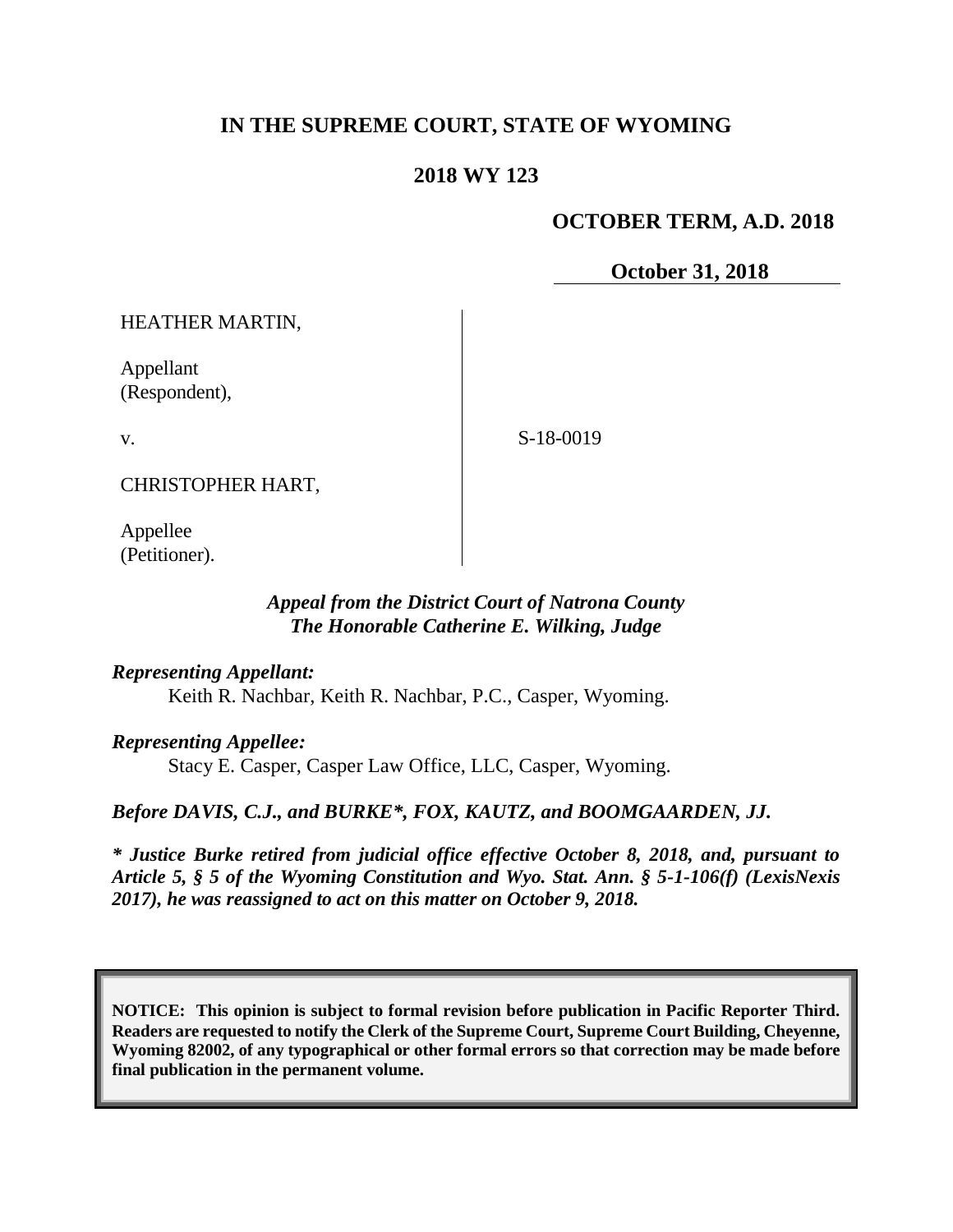### **FOX, Justice.**

[¶1] Heather Martin (Mother) and Christopher Hart (Father) had a brief romantic relationship, which ended before their child was born. Father filed a Petition to Establish Paternity, Custody, Visitation, and Support. The district court awarded primary physical custody to Mother, with a visitation schedule that requires extensive travel between Mother's residence in Glenrock, Wyoming, and Father's residence in Mesa, Arizona, until the child reaches school-age, at which time the parties must agree on a new visitation schedule or seek modification from the district court. The order also requires Father to pay child support below the presumptive statutory amount. Mother appeals the district court's visitation schedule and its child support determination. We reverse and remand.

### *ISSUES*

[¶2] The parties raise three issues on appeal, which we rephrase:

1. Did Mother appeal an order over which this Court has jurisdiction?

2. Did the district court abuse its discretion when it imposed a graduated visitation plan requiring extensive travel that does not specify how visitation will work when the child starts kindergarten?

3. Did the district court abuse its discretion in establishing Father's child support obligation?

# *FACTS*

[¶3] Father and Mother met in Casper, Wyoming, during the summer of 2015, and began a romantic relationship. That fall, Mother and Father broke up, and Mother learned she was pregnant. Initially Father and Mother communicated about the pregnancy, but in early 2016, Mother changed her phone number and blocked Father on social media "so that he could not reach [her] anymore[.]" Meanwhile, Father moved to Mesa, Arizona, to accept a job. In March, Father filed a Petition to Establish Paternity, Custody, Visitation, and Support in district court.

[¶4] Mother gave birth to a son, LH, in June 2016. Father learned of the birth two days later from his mother, who had seen pictures of the baby on Facebook. Father travelled from Arizona to Wyoming to visit LH in July. He visited again in September, but Mother "kicked [him] out of the house" because he was taking photos after she had asked him not to. In November, Father and Mother entered into a Stipulated Temporary Agreement Establishing Paternity, Child Custody, Visitation and Support that established Father as LH's biological father, awarded Mother primary physical custody, established monthly visitation for Father, and required Father to pay child support of \$646.78 per month during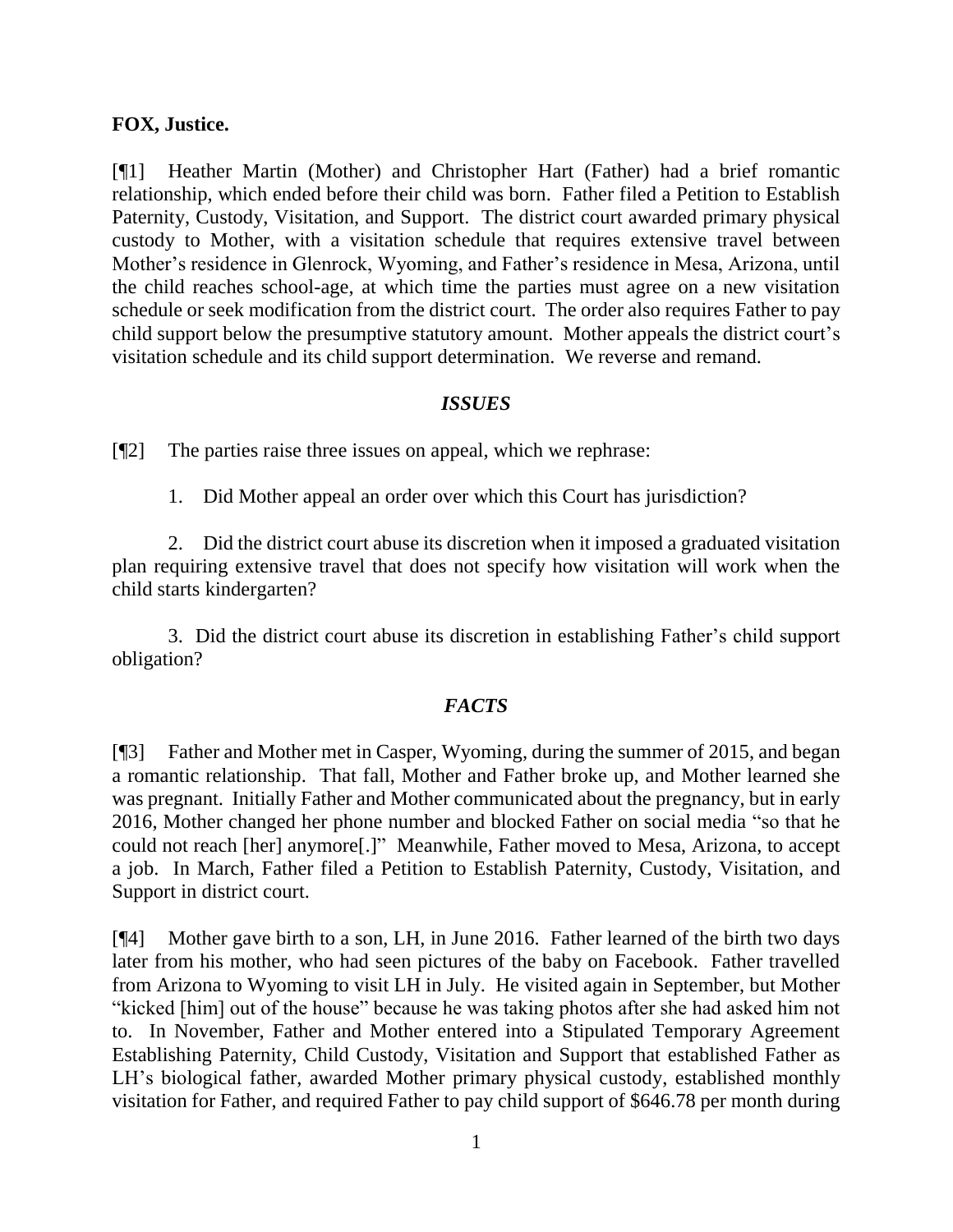the pendency of the case. However, due to scheduling conflicts between Mother and Father and the expense of travelling from Arizona to Wyoming, Father missed monthly visitation in December  $2016<sup>1</sup>$  and in January, March, May, June, and July 2017. When he did visit, Father did not spend time alone with LH and never had him overnight.

[¶5] Mother quit working before LH's birth and did not seek new employment. While she was pregnant with LH, she and her older daughter lived with her mother and then a friend, without paying rent. She and her children then lived with her grandmother, again without paying rent. In 2017, she and her children moved in with her boyfriend, who pays for rent and utilities and bought her a car. Mother receives government assistance via food stamps and Medicaid.

[¶6] At the hearing on Father's petition, Father testified that he lives in Mesa, Arizona, with his fiancée and their infant son, where he works at an engineering firm. He also testified that he secured a spot for LH at a daycare center in Arizona, took parenting classes, and has a good relationship with LH, but has been prevented from spending more time with him because it was difficult to set up visitation with Mother and because he could not afford the approximately \$1,500 cost of each visit. Father's mother testified that he is a good father to LH and his other son. His fiancée testified similarly, but added that visitation with LH "never goes smoothly" because "[e]very time he tries to get visitation it's never what he asks for."

[¶7] Father also testified that he could not pay both the cost of his monthly child support and travel costs to visit LH, but that Mother had told him not to worry about child support. Father requested that child support be reduced from the statutorily presumed amount to \$300 per month so he could afford transportation costs to visit LH, and expenses for his other son. Father also asked for primary physical custody of LH or, failing that, either three-month rotations between his residence and Mother's or divided school year and summer visitation with alternating holidays.

[¶8] Witnesses for Mother testified that she is a good parent to both of her children and has a strong support system in the Casper area. Mother testified that she facilitates a relationship between LH and Father's parents and that, even though she and Father do not always communicate well, she wants Father and LH to develop a father-son bond. However, she was not yet comfortable with overnight visitation because Father and LH had not spent enough time together. Mother also requested primary physical custody with a graduated visitation plan for Father, with LH to begin travelling to Arizona overnight at age four.

 <sup>1</sup> Father visited LH over the Christmas holiday but missed some scheduled monthly visitation because he got in a car accident, and Mother told him she could not reschedule.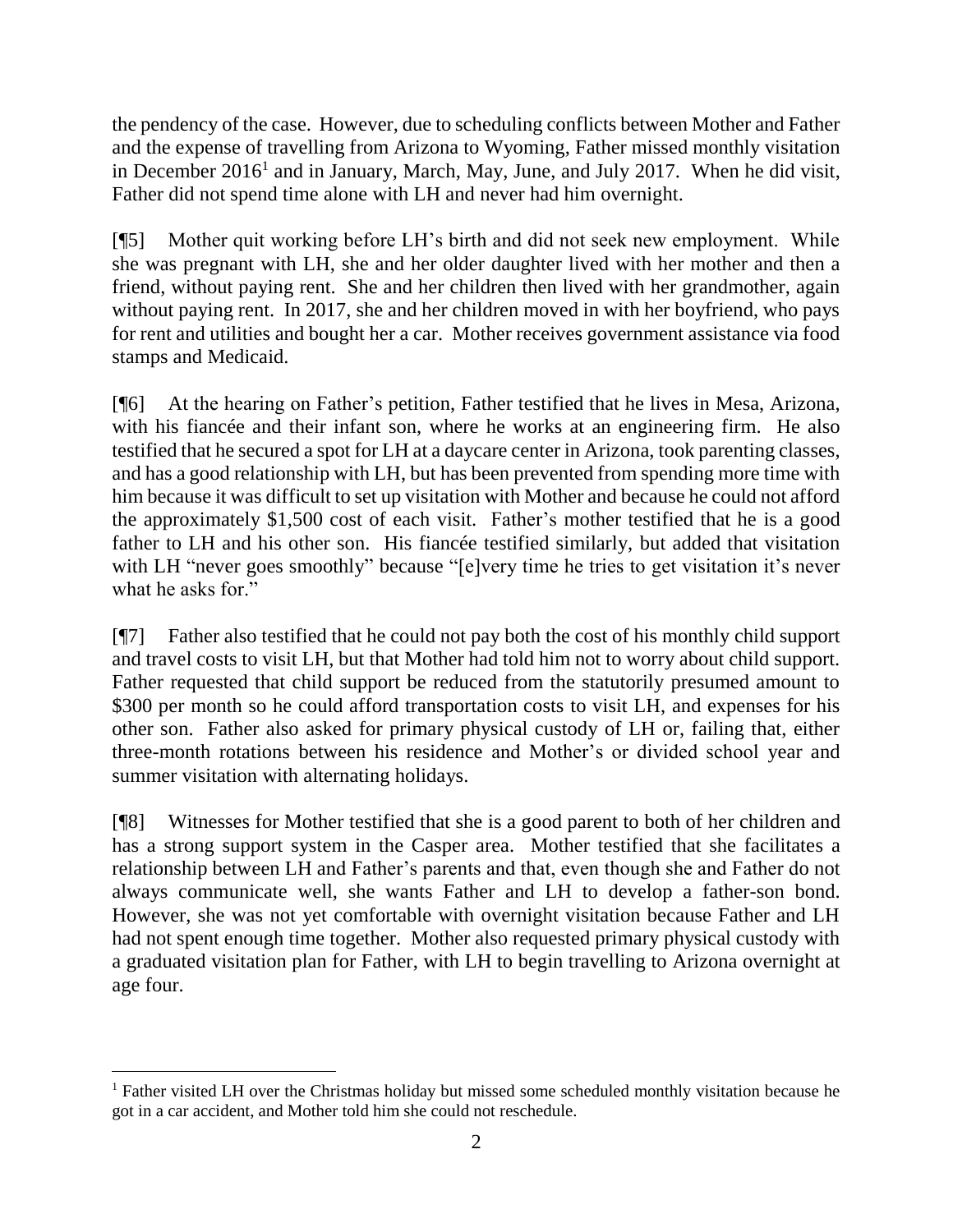#### [¶9] Applying the factors in Wyo. Stat. Ann. § 20-2-201(a), the district court found:

(i). The quality of the relationship each child has with each parent. The Court finds that the parties are equal in this regard. The testimony is that both of them have positive relationships with the child.

(ii). The ability of each parent to provide adequate care for the child throughout each period of responsibility, including arranging for the child's care by others as needed. There was testimony that [Mother] is a stay-at-home mom, and [Father] has arranged for childcare for the minor. There was also testimony that [Mother] is completely dependent on her boyfriend for all means of support except for the public assistance that she receives while living with him. So the Court finds that to be a neutral factor between the parties.

(iii). Regarding the relative competency and fitness of each parent, the Court finds that the parties are equal. They both appear competent, fit and able to care for the child.

(iv). The parents' willingness to accept all the responsibilities, including a willingness to accept care at specified times and to relinquish care to the other parent at specified times. The Court finds that [Mother] has unreasonably restricted visitation for [Father], has unreasonably restricted contact between [Father] and the child and has generally been somewhat inflexible. This factor favors [Father].

. . . .

(viii). The geographic distance between the residences of the parties. [Mother] lives in Glenrock, and [Father] has relocated to Mesa. That is a distance that requires significant hours to drive and a fairly significant flight [] between the two locations, which is a consideration for this Court.

(ix). The current physical and mental ability of each parent to care for the child. The parties are equal with regard to that factor.

(x). Any other factors that the Court deems necessary and relevant. That factor would be that the child is almost two (2) and has lived the majority of his life with [Mother] and her significant other. Given the child's age, the Court finds that factor favors [Mother], only because [Father] had to relocate to take a job.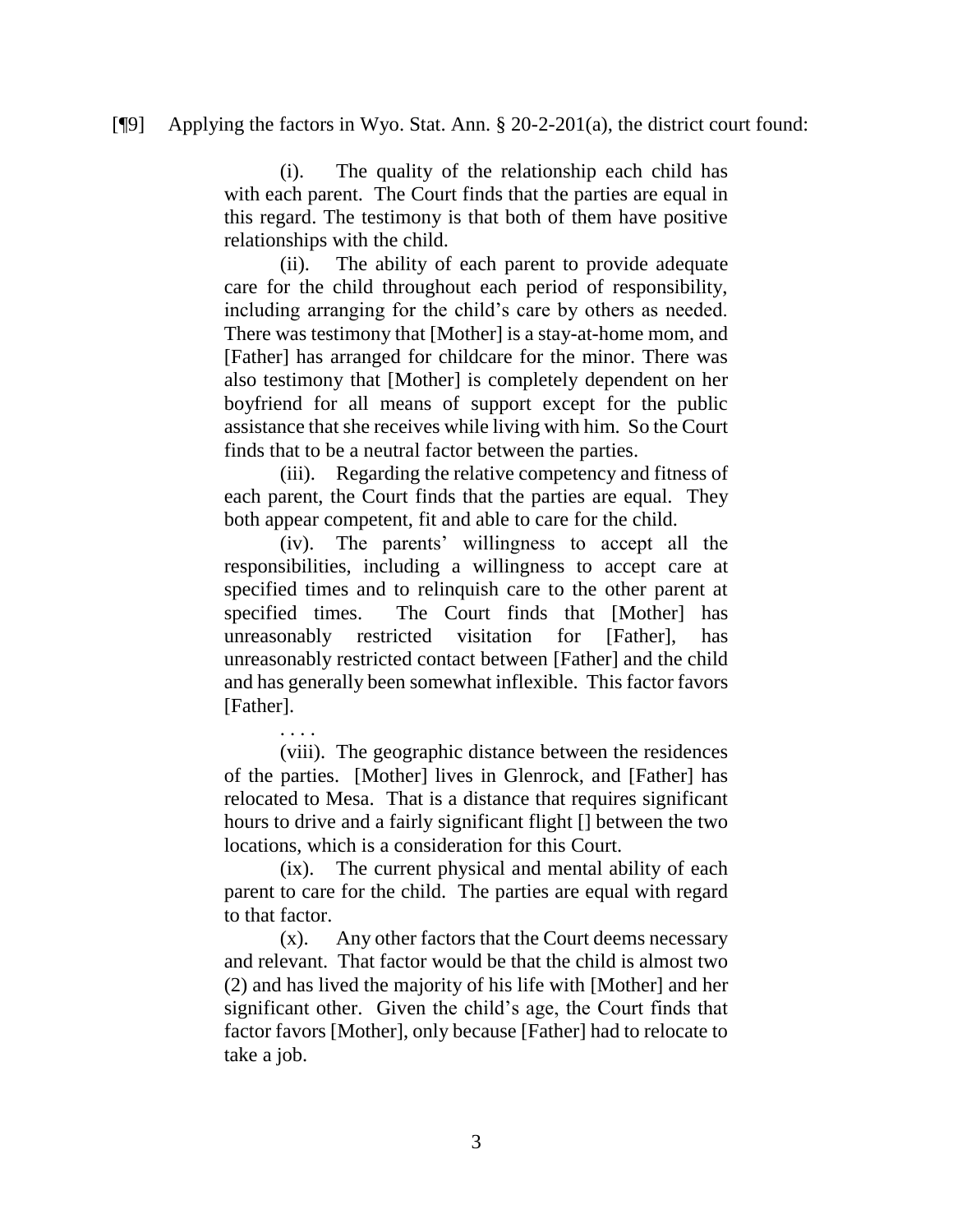[¶10] The district court determined it in the best interests of LH to award legal and physical custody to Mother, subject to Father's reasonable visitation. It ordered a graduated visitation plan, under which Father has seven consecutive days of monthly visitation until LH turns two, ten consecutive days of monthly visitation from age two to three, and fourteen consecutive days of monthly visitation from age three to five. The order awarded Father summer visitation for three consecutive weeks in 2018, four consecutive weeks in 2019, six consecutive weeks in 2020, and eight consecutive weeks from 2021 on. It also established a holiday visitation schedule under which the parties were to alternate spring break and holidays, except Mother's and Father's days. It provided that "[a]ll holiday visitation shall supersede monthly visitation," and ordered Father to choose the dates for monthly visitation in odd-numbered years and Mother in even-numbered years. Finally, the district court ordered that "[o]nce the child starts kindergarten, if the parties cannot agree as to a monthly visitation schedule, they shall seek a modification of custody and/or visitation from the Court."

[¶11] The district court gave the parties several options for travel methods and cost allocation. Both parties can drive, bearing their own fuel and mileage costs, and meet halfway to exchange LH. Father can choose to fly to Casper to pick up LH and fly with LH back to Phoenix, Arizona, at his cost. If Father chooses this option, Mother must fly to Phoenix at the end of the visit to pick up LH and return to Casper with him, bearing the cost of these flights. Father can also choose to fly into Denver and have Mother meet him there to drop off LH. Again, Mother must fly to Phoenix at the end of the visit to pick up LH, and she must bear the cost of the drive to and from Denver and the flights into and out of Phoenix. Finally, Father can drive to Wyoming for visitation, and Mother must pay mileage for his return trip to Arizona. Under the order, Father chooses where visitation occurs and which travel method they use.

[¶12] Without stating the presumptive child support amount on the record, the district court deviated downward from statutory child support guidelines. It explained:

> With regard to child support, I am imputing the ability for mother to earn a minimum wage at full-time employment. She is voluntarily unemployed at this point. And I am using the father's net income on a monthly basis of \$3,552. I am considering the father's obligation for support of another child that is living in his home and his obligation to provide insurance for [LH] to arrive at a downward deviation for child support of \$450 per month . . . .

[¶13] Mother timely filed a Notice of Appeal as to "all aspects of the *Order of Paternity, Custody, Visitation, and Support* . . . ." (Emphasis in original.)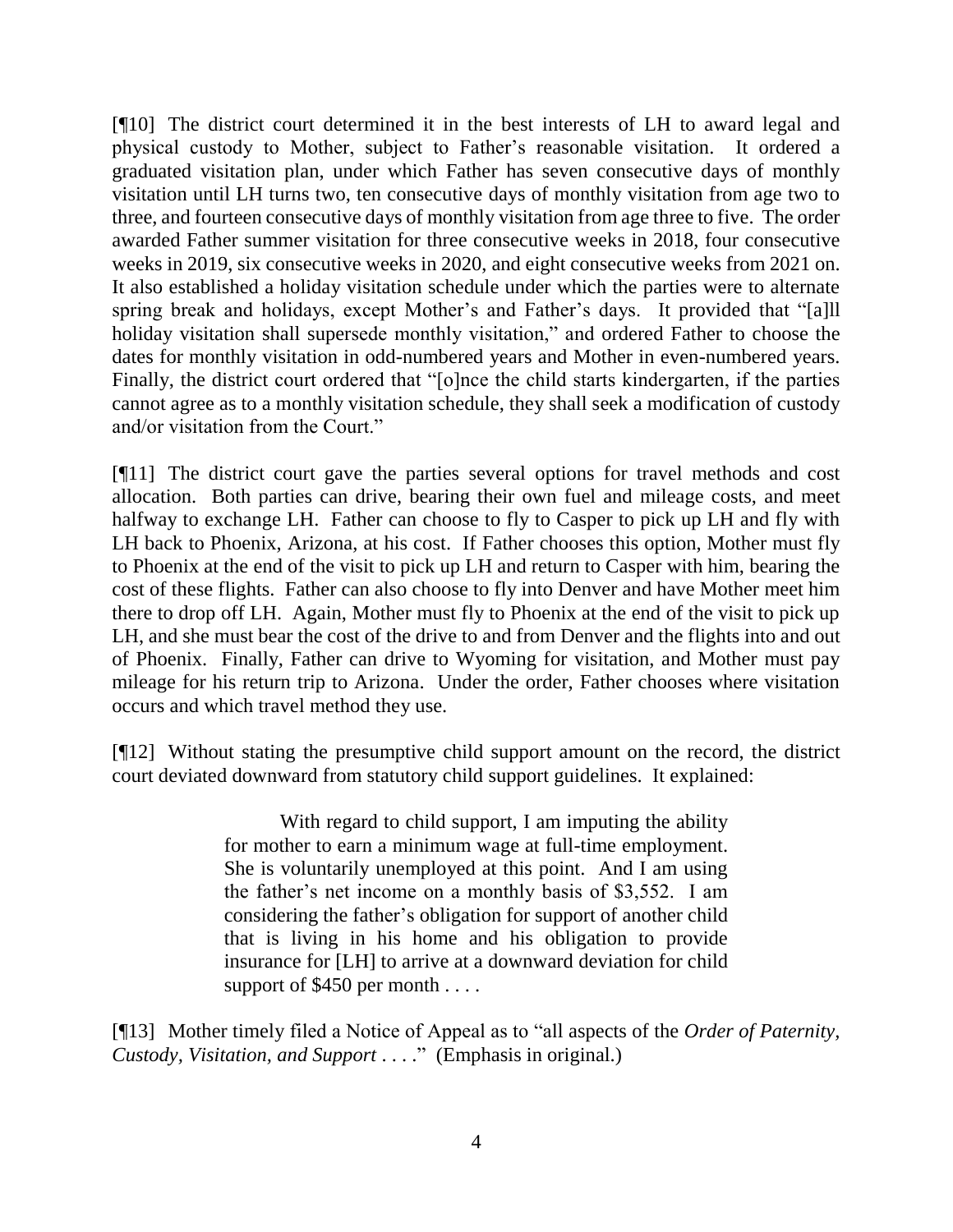[¶14] The parties immediately struggled to comply with the district court's order, and the court held a hearing on their motions to clarify. The district court recognized that the holiday provisions permit the parties to manipulate the monthly visitation schedule because the order provides that, if a party selects monthly visitation that falls within a holiday period, the holiday visitation takes precedence over monthly visitation, and monthly visitation will not be made up absent agreement. So, for example, during an evennumbered year where Mother has LH during spring break, she can schedule Father's visitation within the spring break dates. Because the holiday supersedes monthly visitation, she would deprive Father of his visitation that month. Likewise, during odd-numbered years where Father is to have LH during spring break, he can schedule visitation outside of the spring break dates and exercise both monthly and holiday visitation. The district court described this arrangement as a "poison pill" meant to "get the parties to cooperate with one another, even though there hasn't historically been good cooperation."

[¶15] The district court also clarified that Father is entitled to choose the visitation method, and he can schedule monthly visitation periods back-to-back, so long as they fall within different months. The court again referred to the arrangement as a "poison pill" designed to enhance cooperation. Mother objected, stating that it was inequitable for Father to choose the visitation method and that back-to-back visitation essentially afforded him custody of LH rather than visitation. The court responded that the goal of the visitation plan was "to allow [Father] the ability to develop a relationship with the child given the distance between the parties." The district court issued no written order on these clarifications.

[¶16] The district court held another hearing after Father filed a Motion to Show Cause, which alleged that Mother had willfully violated the court's order and asked the court to hold her in contempt. Father testified that Mother had denied him visitation on several occasions and that she refused to cooperate with his choice of travel, which had been the Denver exchange option "[e]very single time." The court found that missed visitation had been due to miscommunication or misunderstanding and refused to hold Mother in contempt.

# *DISCUSSION*

# *I. Did Mother appeal an order over which this Court has jurisdiction?*

[¶17] Whether this Court has jurisdiction is a question of law that we review de novo. *Inman v. Williams*, 2008 WY 81, ¶ 10, 187 P.3d 868, 874 (Wyo. 2008). "Under W.R.A.P. 1.04(a), this Court has jurisdiction to entertain an appeal from a judgment or from an appealable order." *SEG v. GDK*, 2007 WY 203, ¶ 4, 173 P.3d 395, 395 (Wyo. 2007). "[W]ithin 30 days from entry of the appealable order," W.R.A.P. 201(a), a party must file a notice of appeal that "[identifies] the judgment or appealable order . . . appealed." W.R.A.P. 2.07(a)(2).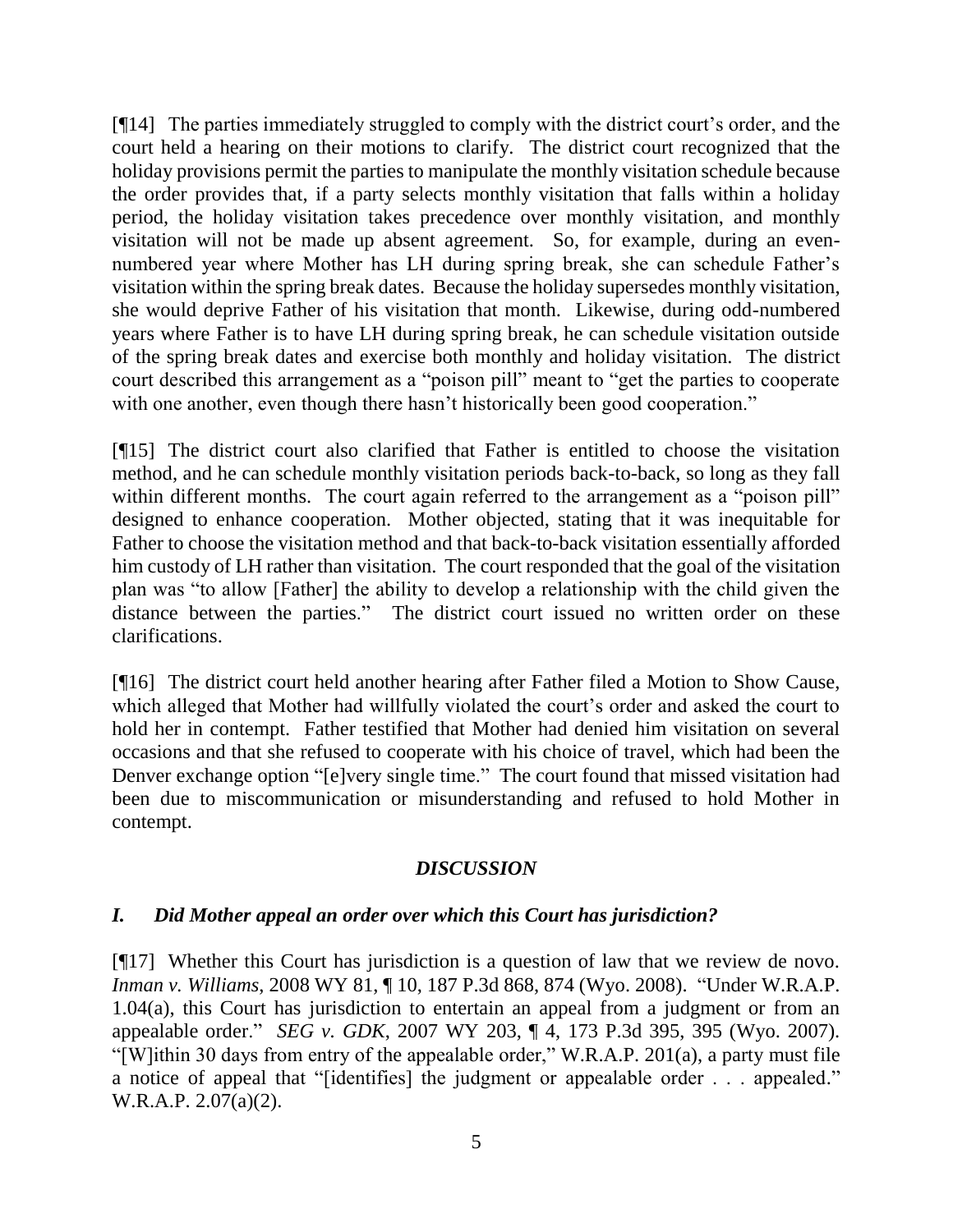[¶18] Father argues that Mother's appeal should be dismissed for lack of jurisdiction because she is attempting to appeal the district court's clarification of its order, rather than the order itself. He argues that the clarification is not an appealable order because it did not determine the merits of the controversy; instead, it merely provided guidance as to how to comply with the order. We agree with this description of the clarification ruling, but our review of the record shows that Mother timely appealed an appealable order. Mother's Notice of Appeal specifically appealed the Order of Paternity, Custody, Visitation, and Support within 30 days of its entry, and before the clarification hearing had been held. In compliance with W.R.A.P. 2.07, she included the district court's order in an appendix to her Notice of Appeal. Her brief challenges the district court's award of visitation, its award of child support, and its allocation of travel expenses, all of which occurred in its Order of Paternity, Custody, Visitation, and Support.<sup>2</sup> Thus, we hold that we have jurisdiction to entertain this appeal.

# *II. Did the district court abuse its discretion when it imposed a graduated visitation plan requiring extensive travel that does not specify how visitation will work when the child starts kindergarten?*

[¶19] The district court established a custody arrangement that gradually affords Father increased visitation. Mother argues that the visitation plan amounts to a *de facto* joint custody arrangement, which is contrary to the district court's finding that the best interests of the child would be served by awarding legal and physical custody to Mother.<sup>3</sup> Given that Father's total visitation time depends on the parties' holiday visitation choices, it is impossible to predict precisely how many days of the year the child will reside with each parent; therefore, we cannot say that this visitation plan amounts to *de facto* joint custody. However, we have abandoned any presumption "that shared custody is contrary to the best interests of the children," holding that "shared custody should be considered on an equal footing with other forms of custody." *Bruegman v. Bruegman*, 2018 WY 49, ¶ 16, 417 P.3d 157, 164 (Wyo. 2018). Rather than applying any presumption in favor of a particular form of custody, we focus on the best interests of the child. *Id.* at ¶ 16, 417 P.3d at 163- 64. We therefore consider only whether this custody arrangement is in the child's best interest.

<sup>&</sup>lt;sup>2</sup> Mother's opening brief also argued that the district court imposed new obligations at the clarification hearing, resulting in a *de facto* modification of its order. However, neither the district court nor Father believed any new obligation arose at the clarification hearing, Mother conceded in her reply that "without a written order [the hearing was] little more than an expression of the district court's intent," and our review of that proceeding likewise does not reveal any obligations beyond those in the district court's order.

<sup>&</sup>lt;sup>3</sup> We agree that the visitation plan affords Father substantial visitation and "seems inconsistent with the district court's award of primary custody to [Mother]." *Testerman v. Testerman*, 2008 WY 112, ¶ 14, 193 P.3d 1141, 1145 (Wyo. 2008), *overruled in part on other grounds by Bruegman v. Bruegman*, 2018 WY 49, 417 P.3d 157 (Wyo. 2018). However, we have previously declined to hold that, standing alone, this inconsistency constitutes an abuse of discretion, and we likewise do not rely on it for our holding here. *JS v. MB*, 2010 WY 114, ¶¶ 8, 16, 237 P.3d 974, 976, 978 (Wyo. 2010).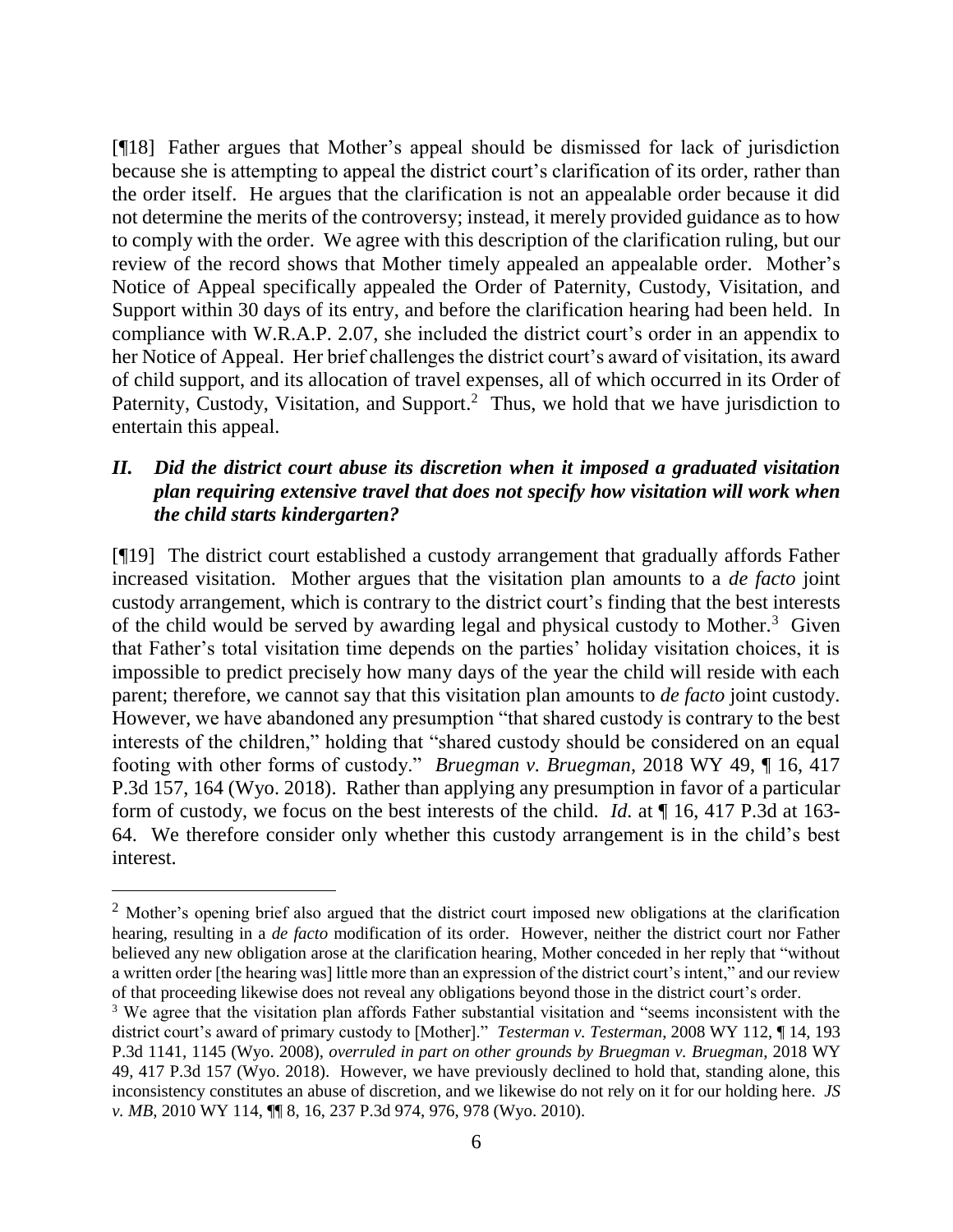[¶20] We review custody and visitation determinations for an abuse of discretion. *Williams v. Williams*, 2016 WY 21, ¶ 13, 368 P.3d 539, 543 (Wyo. 2016). "It has been our consistent principle that in custody matters, the welfare and needs of the children are to be given paramount consideration." *Jacobson v. Kidd*, 2018 WY 108, ¶ 14, 426 P.3d 813, 820 (Wyo. 2018) (quoting *Meehan-Greer v. Greer*, 2018 WY 39, ¶ 14, 415 P.3d 274, 278 (Wyo. 2018)). We will not overturn a district court's decision "unless we are persuaded of an abuse of discretion or the presence of a violation of some legal principle." *Id*."To determine whether a district court has abused its discretion, we must rely on the district court's articulation of the factors which were considered and how those factors support its conclusions." *IC v. DW*, 2015 WY 135, ¶ 12, 360 P.3d 999, 1004 (Wyo. 2015) (quoting *Stevens v. Stevens*, 2014 WY 23, ¶ 26, 318 P.3d 802, 811 (Wyo. 2014)). The district court's articulation of its reasoning is critical when a court chooses an unconventional custody arrangement. *Pace v. Pace*, 2001 WY 43, ¶ 17, 22 P.3d 861, 867 (Wyo. 2001), *overruled in part on other grounds by Bruegman*, 2018 WY 49, 417 P.3d 517).

[¶21] Wyo. Stat. Ann. § 20-2-201(a) (LexisNexis 2018 Supp.) sets forth factors district courts must consider in exercising their discretion to create a custody arrangement in the best interests of the child:

> (i) The quality of the relationship each child has with each parent;

. . . .

(ii) The ability of each parent to provide adequate care for each child throughout each period of responsibility, including arranging for the child's care by others as needed;

(iii) The relative competency and fitness of each parent;

(iv) Each parent's willingness to accept all responsibilities of parenting, including a willingness to accept care for each child at specified times and to relinquish care to the other parent at specified times;

(v) How the parents and each child can best maintain and strengthen a relationship with each other;

(vi) How the parents and each child interact and communicate with each other and how such interaction and communication may be improved;

(vii) The ability and willingness of each parent to allow the other to provide care without intrusion, respect the other parent's rights and responsibilities, including the right to privacy;

(viii) Geographic distance between the parents' residences;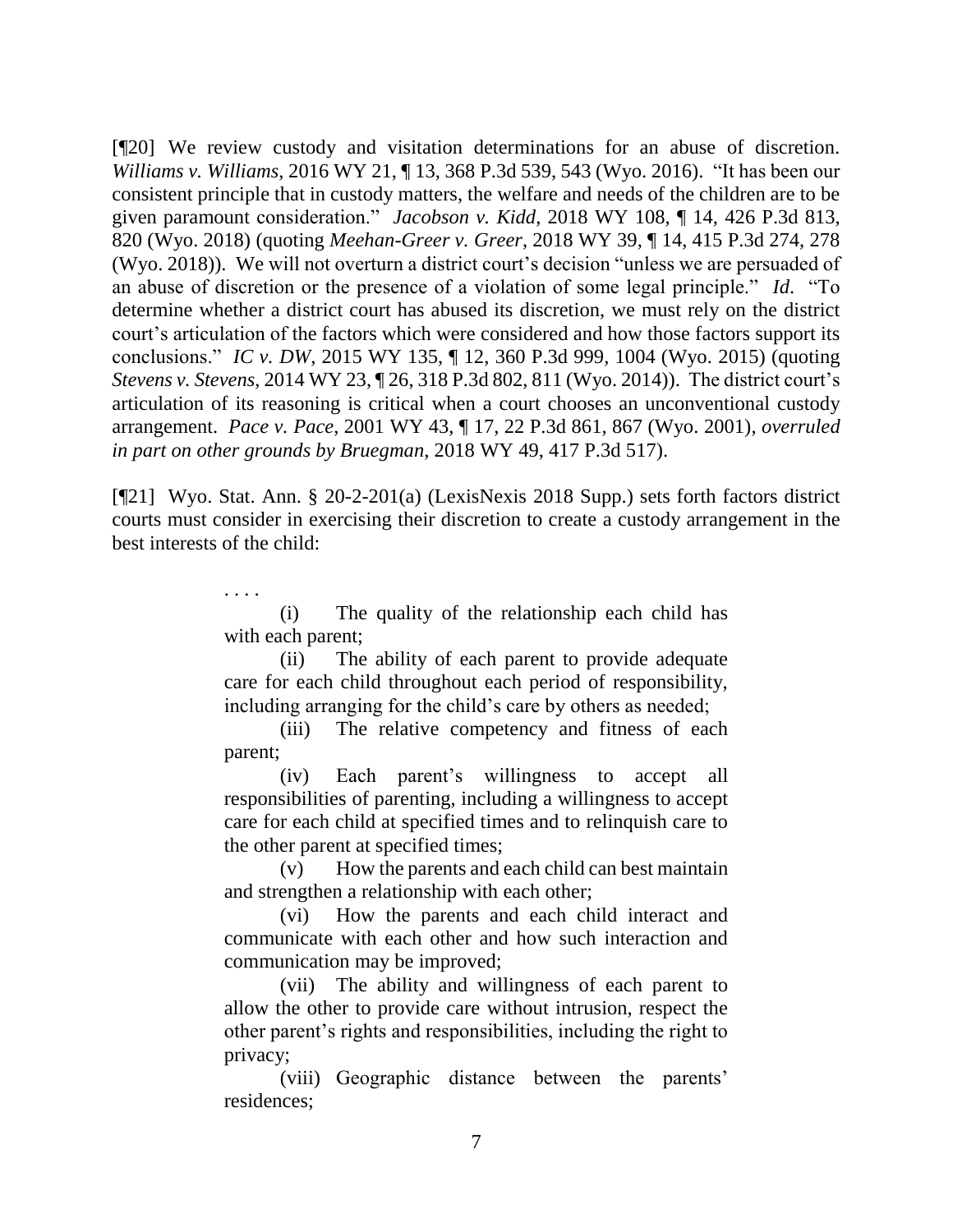(ix) The current physical and mental ability of each parent to care for each child;

(x) Any other factors the court deems necessary and relevant.

"No single factor is determinative," and "depending on the case, different factors will present a greater need for emphasis. The one constant is that the resolution must be in the best interests of the children . . . ." *Stevens*, 2014 WY 23, ¶ 26, 318 P.3d at 811. Applying these standards, we must conclude that the district court abused its discretion by fashioning a custody arrangement that is not in the best interests of the child.

[¶22] First, the arrangement imposes instability on LH at a very young age. We have repeatedly explained that "stability in a child's life is of utmost importance." *Williams*, 2016 WY 21, ¶ 26, 368 P.3d at 548; *see also Testerman*, 2008 WY 112, ¶ 15, 193 P.3d at 1145; *Reavis v. Reavis*, 955 P.2d 428, 432 (Wyo. 1998), *overruled in part on other grounds*  by *Bruegman*, 2018 WY 49, 417 P.3d 157.<sup>4</sup> The order requires LH to alternate frequently between Mother, who has been his primary caregiver throughout his life, and Father, who had never spent any time alone with him or cared for him overnight at the time the court issued the order. While not determinative, primary caregiver status is a weighty factor that the district court must consider. *Bruegman*, 2018 WY 49, ¶ 41, 417 P.3d at 170; *Williams*, ¶ 19, 368 P.3d at 546; *Walter v. Walter*, 2015 WY 53, ¶¶ 10-12, 346 P.3d 961, 965 (Wyo. 2015); *In re Paternity of JWH*, 2011 WY 66, ¶ 11, 252 P.3d 942, 947 (Wyo. 2011). Although the district court acknowledged that LH had "lived the majority of his life with [Mother]," it did not address how removing him from her care for a week or more each month would disrupt his life.

[¶23] Additionally, the district court failed to consider the difficulty the geographic distance between Mother and Father would cause LH. The court noted that the distance "requires significant hours to drive and a fairly significant flight [time] between the two locations" but did not appear to consider the impact of this regular disruption on LH. No matter which mode of transportation the parents choose, this visitation order will require LH to spend many hours each month on planes or in cars travelling between Wyoming and Arizona. As in *Reavis*, here the district court "provided scarce explanation for the custody arrangement ordered . . . ; one which substantially deviates from the requests of the parties and is unique to the experience of this court." 955 P.2d at 432. We have previously found an abuse of discretion where "[t]he district court offered no explanation regarding the children's ability to handle the sweeping changes imposed, [nor expressed] why such

 <sup>4</sup> *Williams*, *Testerman*, and *Reavis* each related instability to joint custody arrangements, which were presumptively disfavored at the time those cases were decided. *Williams*, ¶ 26, 368 P.3d at 548; *Testerman*, ¶ 15, 193 P.3d at 1145; *Reavis*, 955 P.2d at 432. *Bruegman* overruled our "archaic" presumption against joint custody, ¶¶ 15-16, 417 P.3d at 163-64, but stability remains an important consideration in determining the best interests of the child.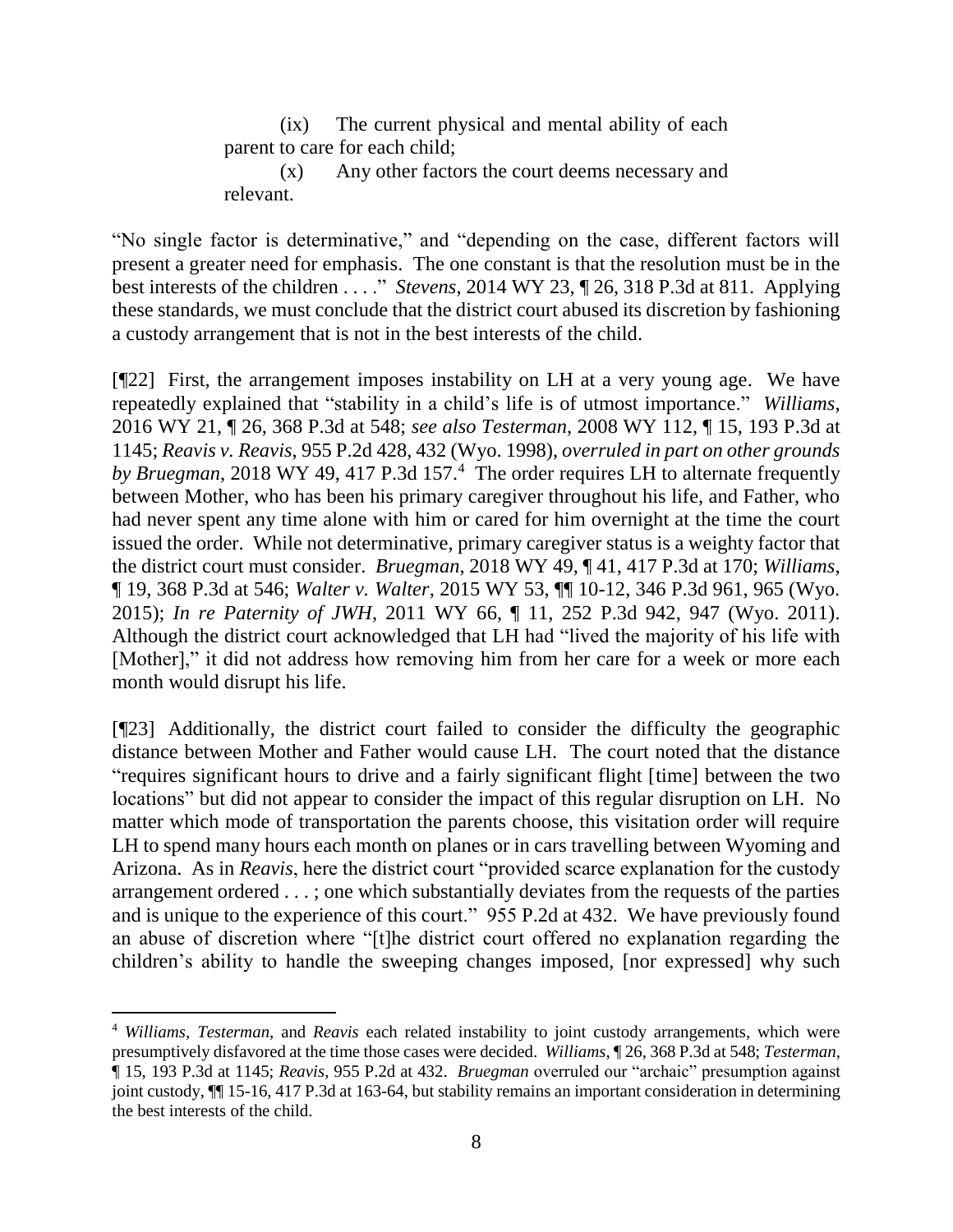changes would be in the children's best interests." *Pace*, 2001 WY 43, ¶ 19, 22 P.3d at 867 (quoting *Reavis*, 955 P.2d at 433).

[¶24] The district court's failure to determine how custody and visitation will work when the child starts school "further undermines the stability of his environment," *Buttle v. Buttle*, 2008 WY 135, ¶ 41, 196 P.3d 174, 183 (Wyo. 2008), *overruled in part on other grounds by Bruegman*, 2018 WY 49, 417 P.3d 157, and disregards the requirement in Wyo. Stat. Ann. § 20-2-201(d) (LexisNexis 2018 Supp.) that it "order custody in well defined terms to promote understanding and compliance by the parties." We have instructed district courts that visitation orders should "provide a meaningful schedule until [the child] reaches his majority." *IC*, 2015 WY 135, ¶ 21, 360 P.3d at 1005. While we have held that it is proper to impose a visitation arrangement that accommodates the growing child, *JS v. MB*, 2010 WY 114, ¶ 15, 237 P.3d 974, 978 (Wyo. 2010), this does not mean a district court can leave that accommodation as an open question to be relitigated in a few years. In *Bruegman*, the district court ordered shared custody between parents who lived in different communities until the child entered school, at which time primary physical custody would shift to the father. *Id*. at ¶ 10, 417 P.3d at 161. In analyzing whether this arrangement was in the child's best interests, we stated that the district court must tailor its visitation order to the child's age by specifying how the visitation order will change as the child gets older. *Id.* at ¶ 35, 417 P.3d at 169 (citing *Long v. Long*, 2018 WY 26, ¶¶ 26-27, 413 P.3d 117, 126 (Wyo. 2018)). We held that the shift of primary physical custody to the father properly set forth a long-term visitation schedule, tailored to the child's age. *Id.* at ¶ 36, 417 P.3d at 169.

[¶25] This case is more like the custody arrangement imposed in *Buttle*. There, the district court directed two parents who lived in different cities to discuss where their child would attend school when he reached school age and, if they could not decide, to return to the district court to resolve the issue. *Buttle*, 2008 WY 135, ¶ 14, 196 P.3d at 178. We reversed the district court's award of custody in part for failing to provide a stable environment for the child. *Id.* at ¶ 41, 196 P.3d at 183. As in *Buttle*, the district court's order here "requires the parties to agree on a different arrangement once the child starts school or, failing that, return to the district court and let it decide." *Id*. This is contrary to our direction to specify how custody and visitation will change as the child ages, which is "especially necessary given the parties' acrimonious relationship and the distance between them." *IC*, 2015 WY 135, ¶ 21, 360 P.3d at 1005. When parties dispute custody and visitation, "[a] decree . . . must provide more detail so that the parents each understand their obligations, and so the decree may be enforced by contempt sanctions should that regrettably become necessary." *Id*.

[¶26] Further, a custody and visitation plan involving frequent exchanges of a child and joint travel arrangements necessarily requires effective communication and cooperative decision-making between parents. *See Johnson v. Clifford*, 2018 WY 59, ¶ 13, 418 P.3d 819, 823 (Wyo. 2018); *Williams*, 2016 WY 21, ¶¶ 24, 27, 368 P.3d at 547, 548; *Buttle*,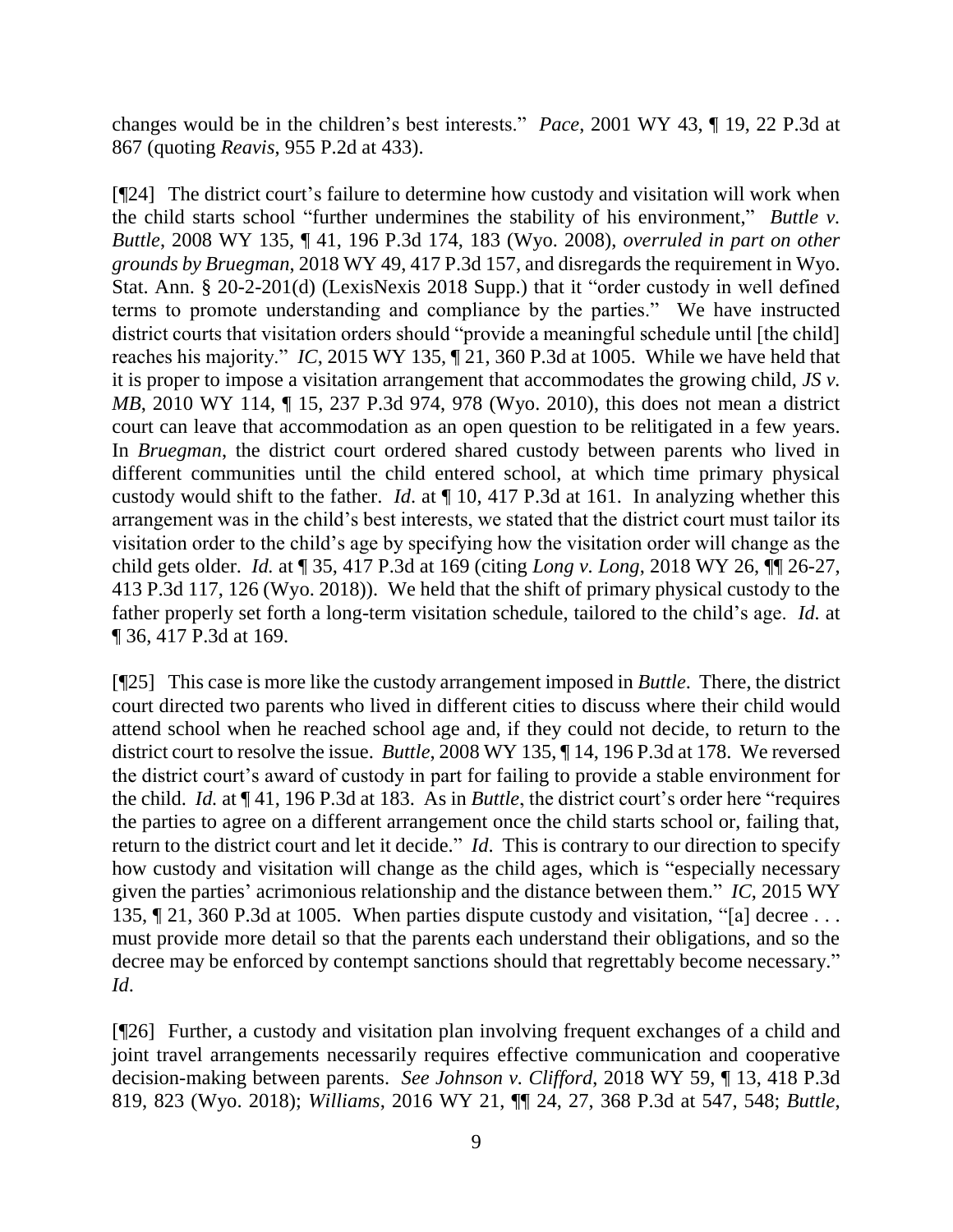2008 WY 135, ¶¶ 39-40, 196 P.3d at 183. Here, the record demonstrates Mother and Father's inability to communicate about their son, comply with visitation orders, or accommodate one another's schedules for the benefit of their son. The district court offered no basis for its expectation that they would be able to cooperate to the degree the order requires. Their history offers no evidence that the order's "poison pills" would be anything but poisonous. The "[b]lind hope . . . that forcing the responsibility of joint decisionmaking upon the warring parents will bring peace is not acceptable." *Reavis*, 955 P.2d at 434 (quoting *Taylor v. Taylor*, 508 A.2d 964, 972 (1986)). Before a court imposes a custody arrangement that requires a high degree of cooperation, it should have evidence that the parties can "work together to promote the child's best interest." *Buttle*, ¶ 39, 196 P.3d at 183. Our review of the record finds little support for that conclusion.

[¶27] We recognize that crafting custody and visitation arrangements "encompasses one of the most difficult and demanding tasks assigned to a trial judge," *Bruegman*, 2018 WY 49, ¶ 11, 417 P.3d at 161 (quoting *Pace*, 2001 WY 43, ¶ 11, 22 P.3d at 865), and we sympathize with the district court's goal "to allow [Father] the ability to develop a relationship with the child[.]" But that laudable goal does not outweigh the burdens the district court's order imposes on LH. The district court abused its discretion in failing to adequately consider the best interests of the child; we reverse the custody and visitation order, and remand for further proceedings consistent with this opinion.

# *III. Did the district court abuse its discretion in establishing Father's child support obligation?*

[¶28] "We review a district court's order modifying child support, including deviations from presumptive child support, for abuse of discretion." *Windham v. Windham*, 2015 WY 61, ¶ 12, 348 P.3d 836, 840 (Wyo. 2015).

> We will not interfere with the district court's decision regarding [deviation from the presumptive child support amount] absent a procedural error or a clear abuse of discretion. In determining whether the district court has abused its discretion, we must decide whether it could reasonably conclude as it did. Judicial discretion is a composite of many things, among which are conclusions drawn from objective criteria; it means exercising sound judgment with regard to what is right under the circumstances and without doing so arbitrarily or capriciously.

*Keck v. Jordan*, 2008 WY 38, ¶ 6, 180 P.3d 889, 891 (Wyo. 2008) (quoting *Gray v. Pavey*, 2007 WY 84, ¶ 8, 158 P.3d 667, 668 (Wyo. 2007)).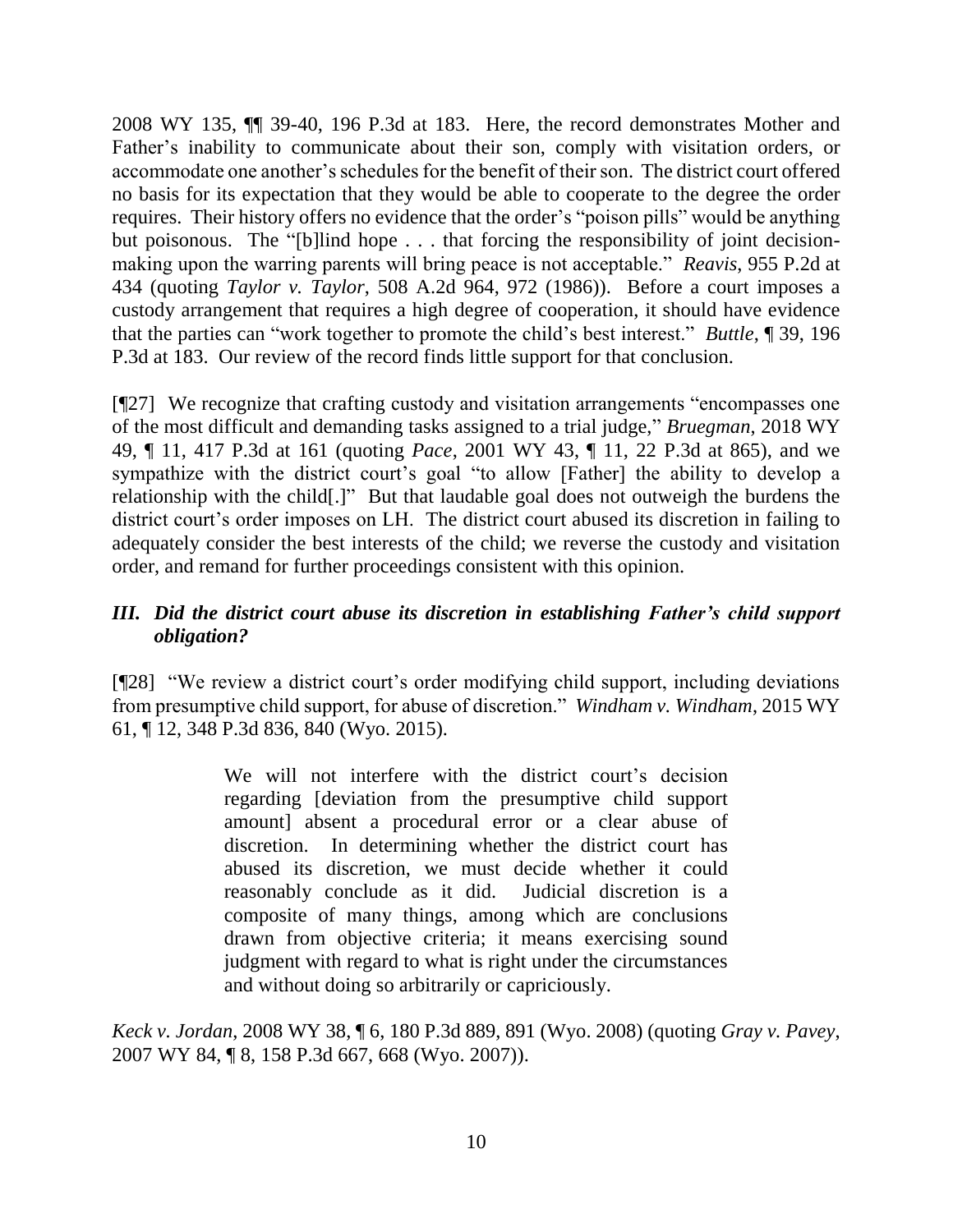[¶29] Mother contends that the district court abused its discretion in deviating from the presumptive child support amount because it considered Father's obligations to provide insurance for LH, without evidence of its cost, and to support his second child, without considering Mother's obligations to her other child.<sup>5</sup> We hold that the district court's award of child support constitutes an abuse of discretion, although not for the reasons Mother advances.

[¶30] Child support calculated pursuant to Wyo. Stat. Ann. § 20-2-304 is rebuttably presumed to be the correct amount of child support. Wyo. Stat. Ann. § 20-2-307(a) (LexisNexis 2017). The statute requires every order or decree establishing child support to "set forth the presumptive child support amount and [to] state whether the order or decree departs from that amount." *Id*. We have found an abuse of discretion where a district court failed to set forth the presumptive amount of child support due. For example, in *Moss v. Moss*, we reversed a child support order where the district court ordered a party to pay monthly child support of \$1000, apparently "based upon the amount of child support [he] agreed to pay during the pendency of the divorce," without identifying the statutory presumptive amount of child support or "mak[ing] basic findings of fact that would allow for the calculation of child support." 2007 WY 67, ¶ 12, 156 P.3d 316, 319 (Wyo. 2007). Likewise, in *Long*, we found an abuse of discretion where the district court "fail[ed] to state the presumptive amount" or "give any indication as to how [it] reached the [monthly child support] calculation." 2018 WY 26, ¶ 31, 413 P.3d at 127.

[¶31] Here, the district court's order did not set forth the presumptive child support amount, and we are unable to determine from the record what the presumptive child support amount would be. The district court ordered Father to pay monthly child support in the amount of \$450, stating that it was deviating downward from the presumptive amount. The parties had stipulated to temporary child support based on Father's gross income of \$3,556.17 per month during the pendency of Father's petition. But at the hearing on Father's petition, his attorney explained that "[another attorney] represented my client previously. They had come to an agreement about child support with [Mother's attorney], and I'm not sure what figures they used . . . . I don't believe they're correct." Father submitted a financial affidavit that listed his monthly gross income as \$2,307.70. However, cross-examination revealed that this figure was incorrect. Father had listed the gross

<sup>5</sup> Mother also argues that the district court could not consider Father's other son in making custody and support determinations because the child was born out of wedlock and his paternity has not been adjudicated. She relies on an Arizona case, *Castillo v. Lazo*, 386 P.3d 839, 842 (Ariz. Ct. App. 2016), which stated that a birth certificate is insufficient to establish paternity in an action challenging a purported father's paternity. *See also* Ariz. Rev. Stat. § 25-812 (LexisNexis 2018). However, although a purported father's signature on a birth certificate is not sufficient to establish paternity in such an action, it is sufficient to trigger a presumption of paternity for other purposes. Ariz. Rev. Stat. § 25-814(A)(3) (LexisNexis 2018). Here, Father is listed on the child's birth certificate, both he and his fiancée testified that he supports the child, and no one challenges Father's relationship to the child, including Mother whose counsel stated he "[had] no doubt" that Father is the biological father. For these reasons, we decline to hold that the district court abused its discretion in considering his obligations to his second child.